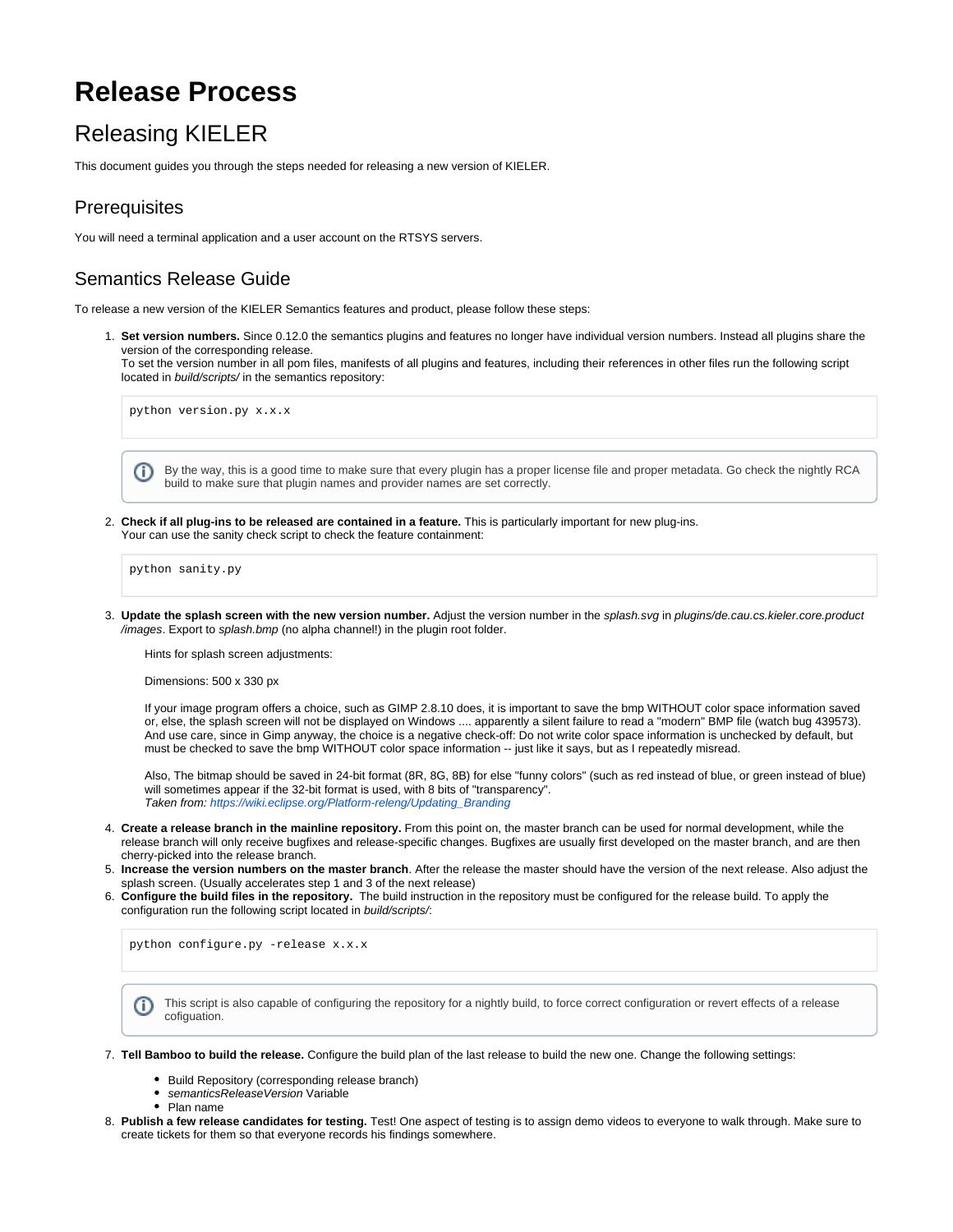- 9. **Proclaim a commit freeze on the release branch.** Once all tickets are fixed, no one has any business pushing stuff into the release branch anymore!
- 10. **Update top-level update site.** This is done by adding the new update site URL to compositeArtifacts.xml and compositeContent.xml. These two files are in /home/kieler/public\_html/updatesite.
- 11. **Create a tag of the release.**
- 12. **Publish release nodes and update download links in:**
	- [Downloads KIELER SCCharts Product](https://rtsys.informatik.uni-kiel.de/confluence/display/KIELER/Downloads+-+KIELER+SCCharts+Product)
	- [Downloads KIELER Compiler Command-Line Interface](https://rtsys.informatik.uni-kiel.de/confluence/display/KIELER/Downloads+-+KIELER+Compiler+Command-Line+Interface)
	- [Semantics Update Site](https://rtsys.informatik.uni-kiel.de/confluence/display/KIELER/Semantics+Update+Site)
	- [Release Notes](https://rtsys.informatik.uni-kiel.de/confluence/display/KIELER/Release+Notes)
- 13. **Close the Jira version, set the new default version, and add a new version.**
- 14. **Create a new Stream for the release in the Oomph setup.**
- 15. **Send the word out to the mailing list and do a release party!**

### Pragmatics Release Guide

To release a new version of the KIELER Pragmatics bundles and features, please follow the following steps. They are similar to the steps for a semantics release, with some small differences:

1. **Set version numbers.**The pragmatics plugins and features share a common version number corresponding to the current release. All plugins should have the version number of one minor version higher than the previous release (see [Semantic Versioning\)](https://semver.org/) To set the version number in all pom files, manifests of all plugins and features, including their references in other files run the following script located in build/scripts/ in the pragmatics repository:

python version.py x.x.x

By the way, this is a good time to make sure that every plugin has a proper license file and proper metadata. Go check the nightly RCA O) build to make sure that plugin names and provider names are set correctly.

There are some external bundles and features in the pragmatics repository not in the schema de.cau.cs.kieler.\* that are built and △ hosted with a pragmatics release. Their version should stay the same as where it came from. The script does not update those fixed versions, except for the build/de.cau.cs.kieler.pragmatics.repository/category.xml file. Correct the version number manually there or correct the script to exclude that file and remove this note.

- 2. **Check if all plug-ins to be released are contained in a feature.** This is particularly important for new plug-ins.
- 3. **Create a release branch in the mainline repository.** From this point on, the master branch can be used for normal development, while the release branch will only receive bugfixes and release-specific changes. Bugfixes are usually first developed on the master branch, and are then cherry-picked into the release branch. The branch should follow this release-branch naming scheme:

releases/pragmatics-YYYY-MM[-##]

The optional -## in the end is an additional consecutive number for multiple releases in the same month.

- 4. **Increase the version numbers on the master branch**. After the release the master should have the version of the next release. This is important as it makes the nightly build on the master branch to be a snapshot for the next release and usually accelerates step 1 of the next release.
- 5. **Configure the build files in the repository.** The build instruction in the repository must be configured for the release build. To apply the configuration do the same thing as in [this commit](https://git.rtsys.informatik.uni-kiel.de/projects/KIELER/repos/pragmatics/commits/a6a64cd71ab7895f800f4642bfeb1b91e9fb5b06) on the release branch. Make sure to update all associate sites to their release that you want to depend on.
- 6. **Test the Maven build locally.** Execute the maven build locally to ensure your release-branch can build successfully to avoid needing to commit multiple 'build fixed'-commits until the branch is ready.
- 7. **Tell Bamboo to build the release.** Configure the build plan Pragmatics Updatesite Release YYYY-MM of the last release to build the new one. Change the following settings:
	- KIELER Pragmatics Release Repository (to the new corresponding release branch)
	- $\bullet$ pragmaticsReleaseVersion Variable
	- Plan name
- 8. **Publish a few release candidates for testing.** Test! One aspect of testing is to assign demo videos to everyone to walk through. Make sure to create tickets for them so that everyone records his findings somewhere.
- 9. **Proclaim a commit freeze on the release branch.** Once all tickets are fixed, no one has any business pushing stuff into the release branch anymore!
- 10. **Update top-level update site.** This is done by adding the new update site URL to compositeArtifacts.xml and compositeContent.xml. These two files are in /home/kieler/public\_html/updatesite.
- 11. **Create a tag of the release.**
- 12. **Publish release nodes and update download links in:**
	- [Pragmatics Update Site](https://rtsys.informatik.uni-kiel.de/confluence/x/aoSQ)
	- [Release Notes](https://rtsys.informatik.uni-kiel.de/confluence/display/KIELER/Release+Notes)
- 13. **Close the Jira version, set the new default version, and add a new version.**
- 14. **Create a new Stream for the release in the Oomph setup.**